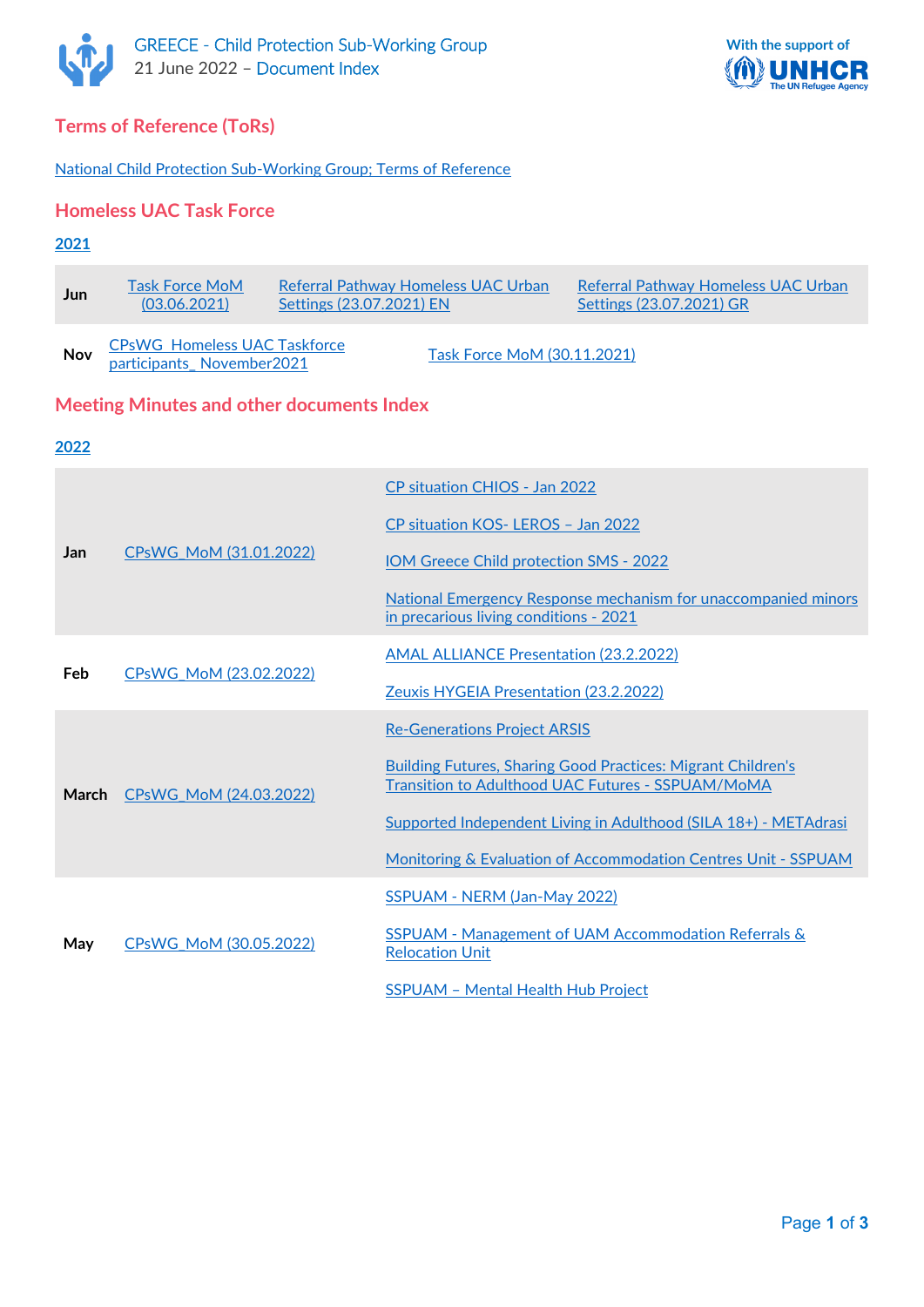



## **2021**

| Jan        | CPsWG_MoM (25.01.2021) |                                                   |                                |  |  |
|------------|------------------------|---------------------------------------------------|--------------------------------|--|--|
| Feb        | CPsWG_MoM (24.02.2021) | <b>Foster Family Factsheet</b>                    | <b>CG presentation CPWG GR</b> |  |  |
| Apr        | CPsWG MoM (02.04.2021) | Εθνικός Μηχανισμός Εντοπισμού και Προστασίας ΑΑ   |                                |  |  |
|            | CPsWG_MoM (23.04.2021) | <b>RVRN</b> presentation                          |                                |  |  |
| May        |                        | Missing Children Europe - Figures - Trends_2020   |                                |  |  |
|            | CPsWG_MoM (26.05.2021) | PLOES_Presentation - CPWG - 26052021              |                                |  |  |
|            |                        | The Smile of the Child - Statistics               |                                |  |  |
|            |                        | Statistics on unaccompanied refugee children (GR) |                                |  |  |
| Jun        |                        | NRM - Child Actors WG_Presentation                |                                |  |  |
|            | CPsWG_MoM (30.06.2021) | <b>SGBV SSPUM Presentation 2nd</b>                |                                |  |  |
|            |                        | <b>UNICEF GBV Programme in Greece June 2021</b>   |                                |  |  |
| Sep        | CPsWG MoM (23.09.2021) | NRM - Child Actors WG Presentation September 2021 |                                |  |  |
| <b>Nov</b> |                        | <b>Mentorship Project SSPUAM</b>                  |                                |  |  |
|            | CPsWG_MoM (05.11.2021) | Unaccompanied minors in the juvenile penal system |                                |  |  |
| Dec        | CPsWG MoM (08.12.2021) | <b>Athens Comic Library</b>                       |                                |  |  |
|            |                        | <b>GCR Presentation CADRE</b>                     |                                |  |  |
|            |                        | <b>EFIVOS Presentation</b>                        |                                |  |  |